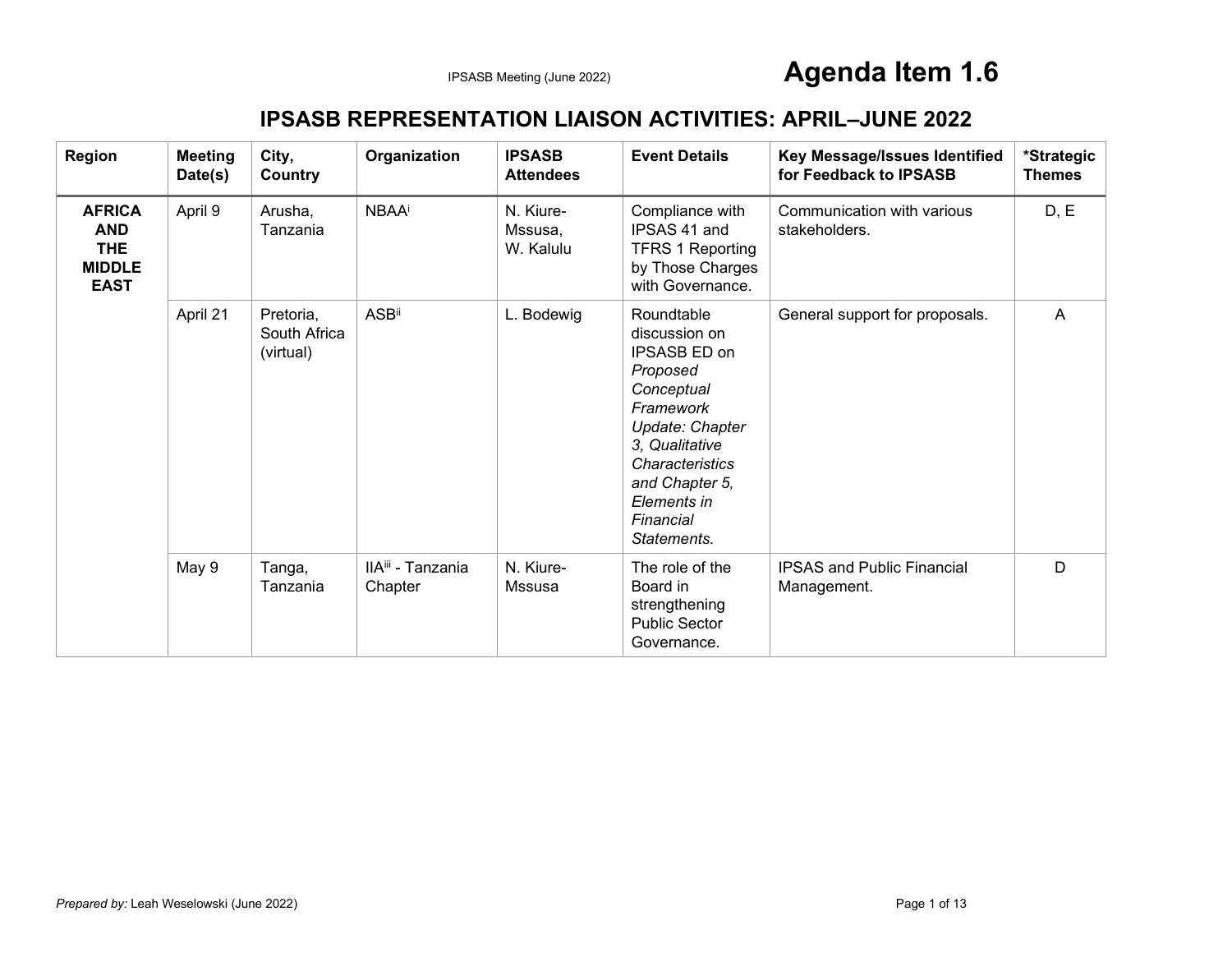| <b>Region</b> | <b>Meeting</b><br>Date(s) | City,<br>Country                       | Organization                               | <b>IPSASB</b><br><b>Attendees</b>                | <b>Event Details</b>                                                                                                                                                                                                                                  | Key Message/Issues Identified<br>for Feedback to IPSASB                                                                                              | *Strategic<br><b>Themes</b> |
|---------------|---------------------------|----------------------------------------|--------------------------------------------|--------------------------------------------------|-------------------------------------------------------------------------------------------------------------------------------------------------------------------------------------------------------------------------------------------------------|------------------------------------------------------------------------------------------------------------------------------------------------------|-----------------------------|
|               | May 10                    | Pretoria,<br>South Africa<br>(virtual) | <b>ASB</b>                                 | L. Bodewig                                       | Discussion with<br>the Public Sector<br><b>Accounting Forum</b><br>on IPSASB ED on<br>Proposed<br>Conceptual<br>Framework<br>Update: Chapter<br>3. Qualitative<br><b>Characteristics</b><br>and Chapter 5,<br>Elements in<br>Financial<br>Statements. | General support for proposals.                                                                                                                       | $\mathsf{A}$                |
|               | May 11-<br>12             | Kibaha,<br>Tanzania                    | <b>TASACiv</b>                             | N. Kiure-<br>Mssusa                              | <b>IPSAS Updates</b><br>and<br>Implementation of<br><b>TFRS 1 Reporting</b><br>by Those Charged<br>with Governance.                                                                                                                                   | Continuous compliance with<br>IPSAS.                                                                                                                 | D                           |
|               | May 23-<br>26             | Riyadh,<br>Saudi<br>Arabia             | <b>World Bank</b><br>Group                 | H.A. Metzger,<br>T. Müller-<br>Marqués<br>Berger | Delivered a four-<br>day workshop at<br>the General Court<br>of Audit on<br>Auditing after C2A<br>Transition.                                                                                                                                         |                                                                                                                                                      |                             |
|               | May 29                    | Riyadh,<br>Saudi<br>Arabia             | General Court of<br>Audit, Saudi<br>Arabia | A. Al-Mehthil                                    | Panelist at 18th<br>Annual<br>Conference.                                                                                                                                                                                                             | The Reflection of Shifting to the<br>Accrual Basis of Accounting on<br>Auditing in the Public Sector.                                                | D                           |
|               | June 8                    | Riyadh,<br>Saudi<br>Arabia             | Ministry of<br>Finance, Saudi<br>Arabia    | A. Al-Mehthil                                    | Attendance at<br>Accounting<br><b>Standards</b><br>Committee 7th<br>meeting.                                                                                                                                                                          | Discuss topics related to existing<br>IPSAS standards along with<br>upcoming standards includes<br><b>Public Sector Sustainability</b><br>Reporting. | $\overline{A}$              |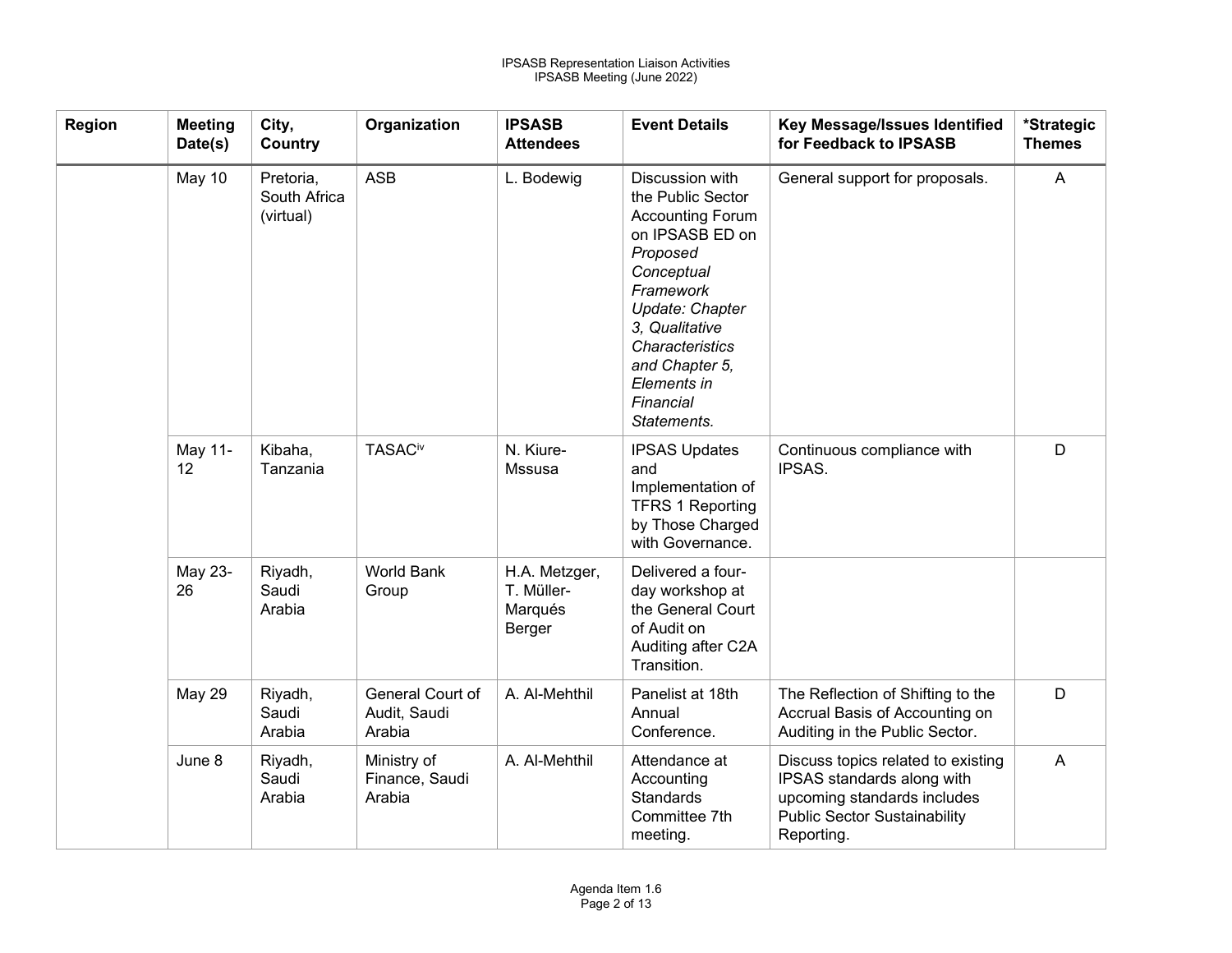| Region      | <b>Meeting</b><br>Date(s) | City,<br><b>Country</b>       | Organization                                                                                    | <b>IPSASB</b><br><b>Attendees</b>           | <b>Event Details</b>                                                                     | Key Message/Issues Identified<br>for Feedback to IPSASB                                                                                                                                  | *Strategic<br><b>Themes</b> |
|-------------|---------------------------|-------------------------------|-------------------------------------------------------------------------------------------------|---------------------------------------------|------------------------------------------------------------------------------------------|------------------------------------------------------------------------------------------------------------------------------------------------------------------------------------------|-----------------------------|
|             | <b>June 13-</b><br>18     | Dar es<br>Salaam,<br>Tanzania | Ernst & Young                                                                                   | N. Kiure-<br>Mssusa,<br>W. Kalulu           | Way forward on<br><b>IPSAS</b><br>implementation for<br>the year ending 30<br>June 2022. | Ensuring continuous compliance<br>with IPSAS.                                                                                                                                            | D                           |
| <b>ASIA</b> | April 2                   | Tokyo,<br>Japan<br>(virtual)  | Japan Society of<br>International<br>governmental<br>accounting<br>research                     | T. Fukiya                                   | Comparison of<br><b>IPSAS</b> and<br>Japanese national •<br>financial<br>statements.     | Input for cabinet staff will be<br>needed.<br>There are difficulties to be<br>solved to change Japanese<br>standard.<br>Is there any difference<br>regarding interest rate?              | D                           |
|             | April 18-<br>May 25       | Philippines<br>(virtual)      | Accounting<br>Systems<br>Development and<br><b>Other Services</b><br>Office, GAS,<br><b>COA</b> | L. Chatto                                   | Adoption and<br>Implementation of<br>IPSAS 18, 22, 30,<br>$33 - 43$ .                    | Requested COA on the status of<br>the adoption and implementation<br>of IPSAS 18, 22, 30, 33-43.                                                                                         | D, E                        |
|             | April 19                  | Tokyo,<br>Japan<br>(virtual)  | Seidanren                                                                                       | T. Fukiya,<br>H. Takahashi                  | Comparison of<br>IPSAS and<br>Japanese national •<br>financial<br>statements.            | Generally, agree with the view<br>of JICPA.<br>How to shorten the issuance<br>date of F/S.<br>Most important gap.                                                                        | D                           |
|             | April 25                  | Tokyo,<br>Japan<br>(virtual)  | MOF, Ministry of<br><b>Internal Affairs</b><br>and<br>Communications,<br>Board of Japan         | M. Kobayashi,<br>T. Fukiya,<br>H. Takahashi | Explanation of<br>ED 81.                                                                 | Relationship between two<br>objectives (accountability and<br>decision-making) and<br>materiality.<br>Intended users of IPSASB's<br>financial reporting.<br>Practical case of obscuring. |                             |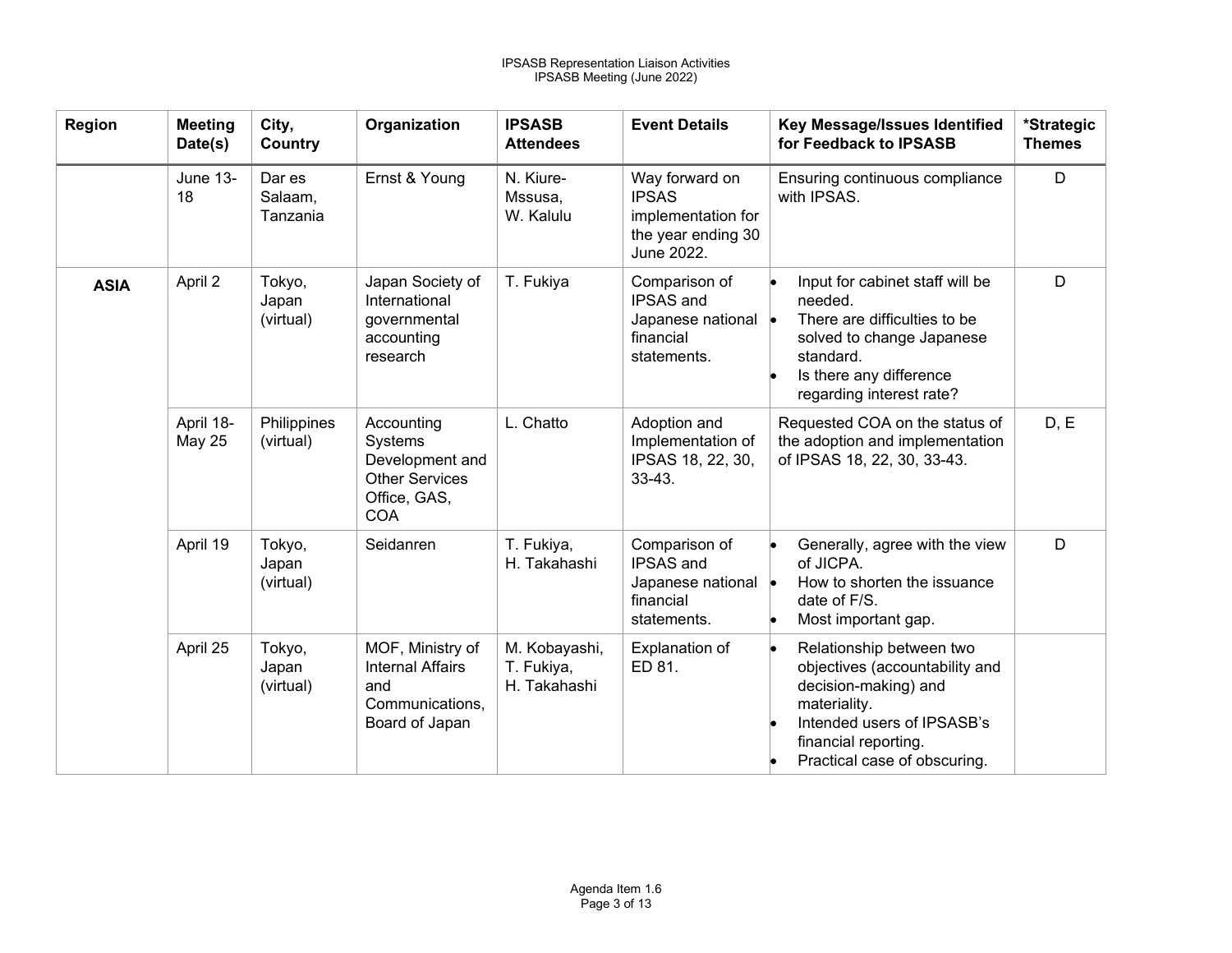| <b>Region</b> | <b>Meeting</b><br>Date(s) | City,<br>Country          | Organization                                                                                                                              | <b>IPSASB</b><br><b>Attendees</b>         | <b>Event Details</b>                                                                                                                                                             | Key Message/Issues Identified<br>for Feedback to IPSASB                                                                                                                                                                                                                                                                                              | *Strategic<br><b>Themes</b> |
|---------------|---------------------------|---------------------------|-------------------------------------------------------------------------------------------------------------------------------------------|-------------------------------------------|----------------------------------------------------------------------------------------------------------------------------------------------------------------------------------|------------------------------------------------------------------------------------------------------------------------------------------------------------------------------------------------------------------------------------------------------------------------------------------------------------------------------------------------------|-----------------------------|
|               | <b>TBD</b>                | Tokyo/Japa<br>n (Virtual) | MOF, Ministry of<br><b>Internal Affairs</b><br>and<br>Communications,<br>Board of Japan                                                   | M. Kobayashi<br>T. Fukiya<br>H. Takahashi | Updates of<br><b>IPSASB</b> activities                                                                                                                                           |                                                                                                                                                                                                                                                                                                                                                      |                             |
|               | April 1-8                 | Philippines<br>(virtual)  | Accounting<br>Systems<br>Development and<br><b>Other Services</b><br>Office, GAS <sup>v</sup> ,<br>COA <sup>vi</sup> , SAI<br>Philippines | L. Chatto                                 | Preparation for the<br>CIGAR vii Mini<br>Symposium 2022.                                                                                                                         | Provided technical assistance to<br>the Director, ASDOSO, GAS,<br>COA in the preparation of<br>presentation material on "The<br><b>Challenges for Sustainable</b><br>Development and Practices of<br>Government Accounting in Asia:<br>From the Perspective of<br><b>Usefulness of Accrual</b><br>Information" for the CIGAR Mini<br>Symposium 2022. | D                           |
|               | April 8                   | Philippines<br>(virtual)  | Accounting<br>Systems<br>Development and<br><b>Other Services</b><br>Office, GAS,<br><b>COA</b>                                           | L. Chatto                                 | Submission of<br>comments on<br>ED 82, Retirement<br><b>Benefit Plans.</b>                                                                                                       | Requested COA to submit<br>comments on ED 82, by August<br>1, 2022.                                                                                                                                                                                                                                                                                  | A                           |
|               | <b>May 13</b>             | Philippines<br>(virtual)  | ASDOSO, GAS,<br><b>COA</b>                                                                                                                | L. Chatto                                 | Submission of<br>comments/ inputs<br>on IPSASB<br>Consultation<br>Paper (CP) on<br><b>Advancing Public</b><br>Sector<br>Sustainability<br>Reporting and<br>Natural<br>Resources. | Requested COA to submit<br>comments/inputs on the CPs<br><b>Advancing Public Sector</b><br>Sustainability Reporting and<br><b>Natural Resources.</b>                                                                                                                                                                                                 | A                           |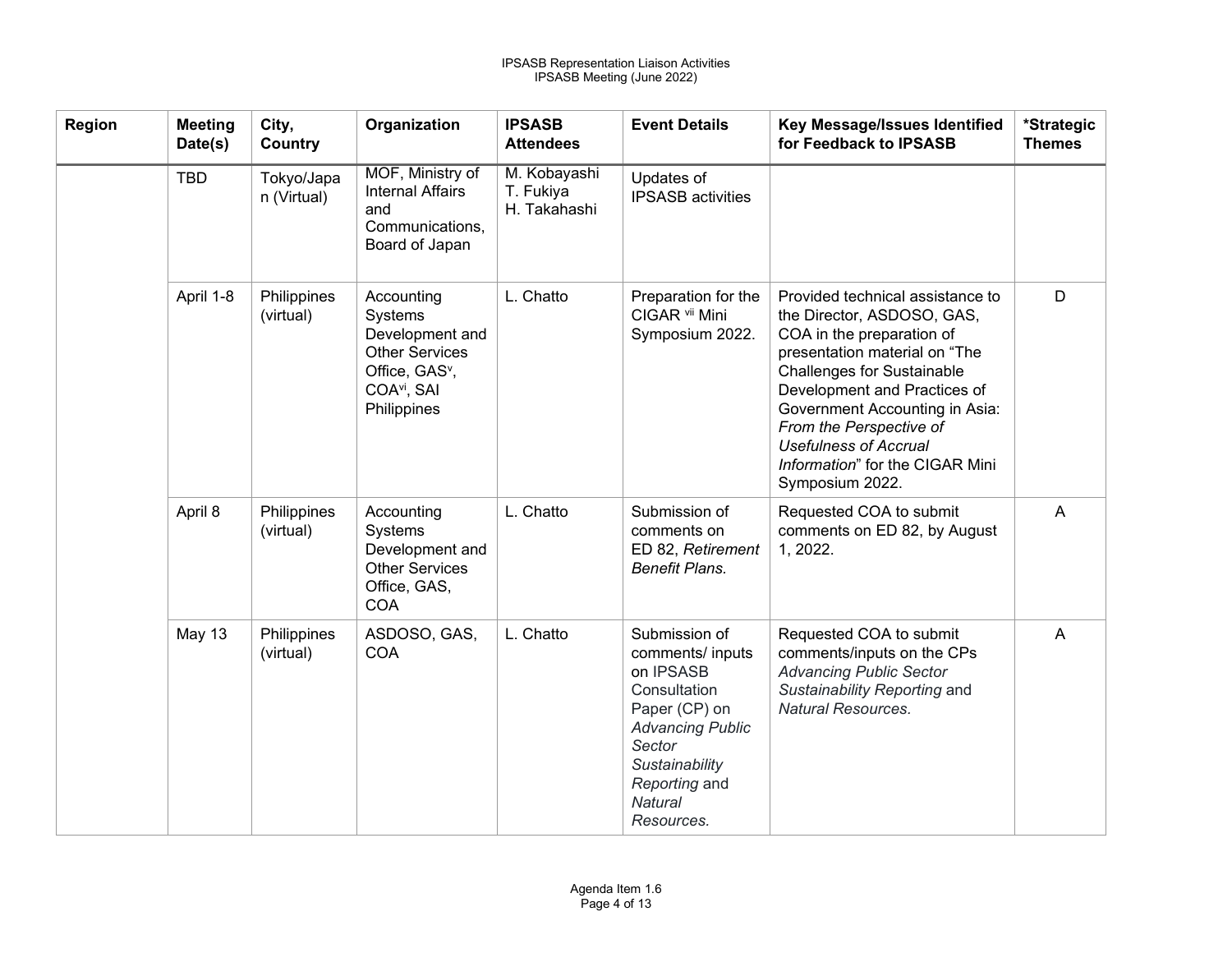| Region | <b>Meeting</b><br>Date(s) | City,<br>Country                          | Organization               | <b>IPSASB</b><br><b>Attendees</b> | <b>Event Details</b>                                                                                                                        | <b>Key Message/Issues Identified</b><br>for Feedback to IPSASB                                                                                                                                                                               | *Strategic<br><b>Themes</b> |
|--------|---------------------------|-------------------------------------------|----------------------------|-----------------------------------|---------------------------------------------------------------------------------------------------------------------------------------------|----------------------------------------------------------------------------------------------------------------------------------------------------------------------------------------------------------------------------------------------|-----------------------------|
|        | May 18                    | Philippines<br>(virtual)                  | <b>IESBA</b> viii          | L. Chatto                         | Attendance at<br>webinar on<br>Instilling Public<br><b>Trust and</b><br>Confidence in<br>Sustainability<br>Reporting and<br>Assurance.      | Participated in the IESBA<br>webinar.                                                                                                                                                                                                        | $\mathsf{C}$                |
|        | <b>May 26</b>             | Philippines<br>(virtual)                  | <b>DAPix</b>               | L. Chatto                         | Meeting of<br><b>Resource Persons</b><br>on Public Sector<br>Finance Module of<br>the DAP's Public<br>Development<br>Management<br>Program. | Discuss topics to be covered on<br>the Public Sector Finance<br>Module for the Senior Executive<br>Class Batch 11.                                                                                                                           | E                           |
|        | June 8                    | Kuala<br>Lumpur,<br>Malaysia<br>(virtual) | <b>MIA</b> <sup>x</sup>    | I. Carruthers                     | Panelist at annual<br>conference.                                                                                                           | <b>IPSASB CP on Advancing Public</b><br>Sector Sustainability Reporting.                                                                                                                                                                     | $\mathsf{C}$                |
|        | June 15                   | Philippines<br>(virtual)                  | <b>DAP</b>                 | L. Chatto                         | <b>Public Sector</b><br>Finance Module of<br>DAP's Public<br>Development<br>Management<br>Program.                                          | Act as resource person on the<br>topic 'Understanding Financial<br>Accounts in the Government"<br>(including IPSAS as financial<br>reporting framework in the<br>Philippine Government) in the<br>SEC Batch 11, PSF Module of<br>DAP's PDMP. | E                           |
|        | June 29-<br>30            | Japan<br>(virtual)                        | Board of Audit of<br>Japan | L. Chatto                         | <b>CIGAR Mini</b><br>Symposium 2022.                                                                                                        | Participate in the symposium.                                                                                                                                                                                                                | D                           |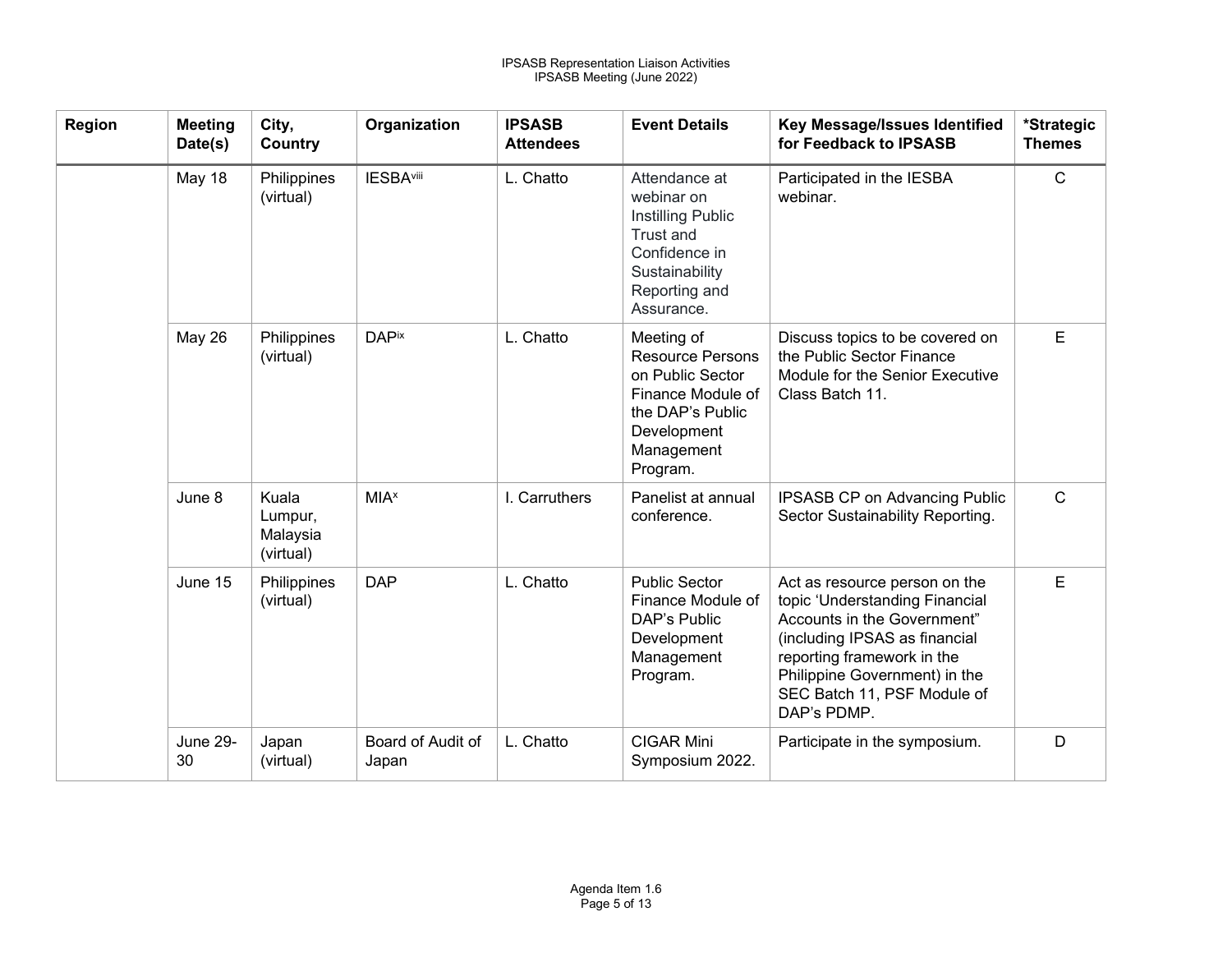| <b>Region</b>                                    | <b>Meeting</b><br>Date(s) | City,<br>Country                                  | Organization                                                                    | <b>IPSASB</b><br><b>Attendees</b> | <b>Event Details</b>                                                                                                                | Key Message/Issues Identified<br>for Feedback to IPSASB                                                                                                                                                                                                                             | *Strategic<br><b>Themes</b> |
|--------------------------------------------------|---------------------------|---------------------------------------------------|---------------------------------------------------------------------------------|-----------------------------------|-------------------------------------------------------------------------------------------------------------------------------------|-------------------------------------------------------------------------------------------------------------------------------------------------------------------------------------------------------------------------------------------------------------------------------------|-----------------------------|
| <b>AUSTRALIA</b><br><b>AND</b><br><b>OCEANIA</b> | April 5                   | Wellington,<br><b>New</b><br>Zealand<br>(virtual) | <b>XRB</b> <sup>xi</sup>                                                        | T. Beardsworth                    | <b>IPSASB Update at</b><br>New Zealand<br>Accounting<br><b>Standards Board</b><br>Meeting.                                          | Positive progression of current<br>projects.                                                                                                                                                                                                                                        |                             |
| <b>EUROPE</b>                                    | March 30                  | Bonn,<br>Germany<br>(virtual)                     | FAAS <sup>xii</sup> of<br><b>INTOSAI</b> xiii                                   | M. Esser-<br>Müllenbach           | <b>Audits of Less</b><br>Complex Entities -<br>Development of a<br>Separate<br><b>Standard Public</b><br>Sector Specific<br>Issues. | Discussion of issues that pertain<br>specifically to public sector<br>entities related to the IAASB<br>Audits of Less Complex Entities<br>project with INTOSAI FAAS<br>Representatives.                                                                                             | $D-E$                       |
|                                                  | April 5                   | Vienna,<br>Austria<br>(virtual)                   | World Bank,<br><b>PULSAR</b> xiv                                                | I. Carruthers                     | Presentation at<br>PULSAR event on<br>successful IPSAS<br>implementation.                                                           | Importance of IPSAS in<br>strengthening PFM.                                                                                                                                                                                                                                        | E                           |
|                                                  | April 6                   | Amsterdam,<br><b>Netherlands</b><br>(Virtual)     | <b>GRIXV</b>                                                                    | I. Carruthers<br>R. Smith         | <b>Discussion on GRI</b><br>standards, and<br>work program                                                                          | Introductory meeting to discuss<br><b>GRI and IPSAS</b><br>guidance/frameworks and<br>standard setting<br>process/activities.                                                                                                                                                       | $D-E$                       |
|                                                  | April 8                   | Rome, Italy                                       | Ministry of<br>Economy and<br>Finance,<br>Ragioneria<br>Generale dello<br>Stato | K. Sanchez,<br>F. Mocavini        | Presentation of<br>ED 78 in the<br>seminar "Heritage<br>assets in financial<br>reporting".                                          | Italy and Greece are supportive<br>of the income approach for the<br>measurement of heritage assets.<br>Eurostat commented that the<br>current operational value<br>proposition is provocative and<br>will probably lead to interesting<br>debates and discussion in the<br>future. | $\overline{A}$              |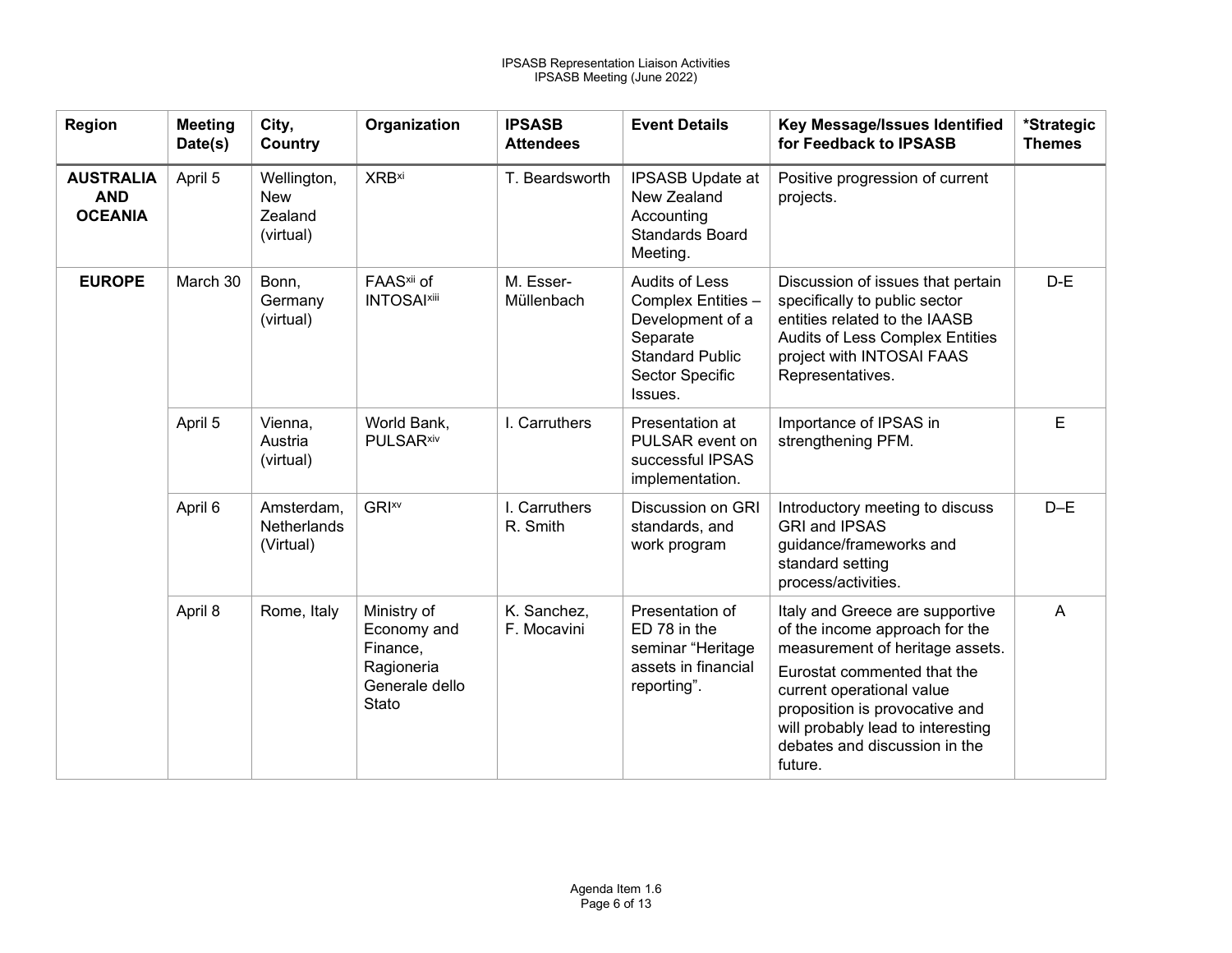| <b>Region</b> | <b>Meeting</b><br>Date(s) | City,<br>Country                                 | Organization                                                                                                                                                                                                  | <b>IPSASB</b><br><b>Attendees</b>                                | <b>Event Details</b>                                                                                                                                                                                                                                                                             | Key Message/Issues Identified<br>for Feedback to IPSASB                               | *Strategic<br><b>Themes</b> |
|---------------|---------------------------|--------------------------------------------------|---------------------------------------------------------------------------------------------------------------------------------------------------------------------------------------------------------------|------------------------------------------------------------------|--------------------------------------------------------------------------------------------------------------------------------------------------------------------------------------------------------------------------------------------------------------------------------------------------|---------------------------------------------------------------------------------------|-----------------------------|
|               | April 14                  | Berlin,<br>Germany<br>(virtual)                  | <b>United Nations</b>                                                                                                                                                                                         | T. Klare                                                         | Preparation of<br>panel input for the<br><b>UN IPSAS Task</b><br>Force and UN<br>Finance and<br><b>Budget Network</b><br>meetings.                                                                                                                                                               | Inquiry on UN handling of certain<br>IPSAS requirements.                              | $D-E$                       |
|               | April 21                  | Zurich and<br>Nuremberg,<br>Germany<br>(virtual) | Canton of Zurich<br>& arf Gesellschaft<br>für<br>Organisationsent<br>wicklung GmbH<br>(advisor for PFM)                                                                                                       | C. Beier,<br>M. Esser-<br>Müllenbach,<br>M. Wermuth,<br>T. Klare | Round table with<br>CFO of States of<br>Bavaria, Nordrhein<br>Westfalen, Baden<br>Wurttemberg,<br>representatives of<br>German, Swiss<br>and Austrian<br><b>Federal Finance</b><br>Ministry, European<br>Commission.<br>Presentation on<br><b>CP Natural</b><br>Resources and<br>Sustainability. | Updates from IPSASB and<br>EPSAS WG as well as hearing<br>on CP on Natural Resources. | A-D                         |
|               | May 3                     | Bonn and<br>Berlin,<br>Germany<br>(virtual)      | Institute of Public<br>Auditors in<br>Germany (IDW) -<br>Technical<br>Committee for<br><b>Public Enterprises</b><br>and<br>Administrations,<br><b>Working Group</b><br>EPSAS/IPSAS<br>(ÖFA-AG<br>EPSAS/IPSAS) | M. Esser-<br>Muellenbach,<br>T. Klare                            | Update on<br>IPSASB activities.<br>Discussion of<br>IPSAS ED 81 and<br>ED 82.                                                                                                                                                                                                                    | Call for and organization of<br>comments on ED 81 and ED 82.                          | $A-B$                       |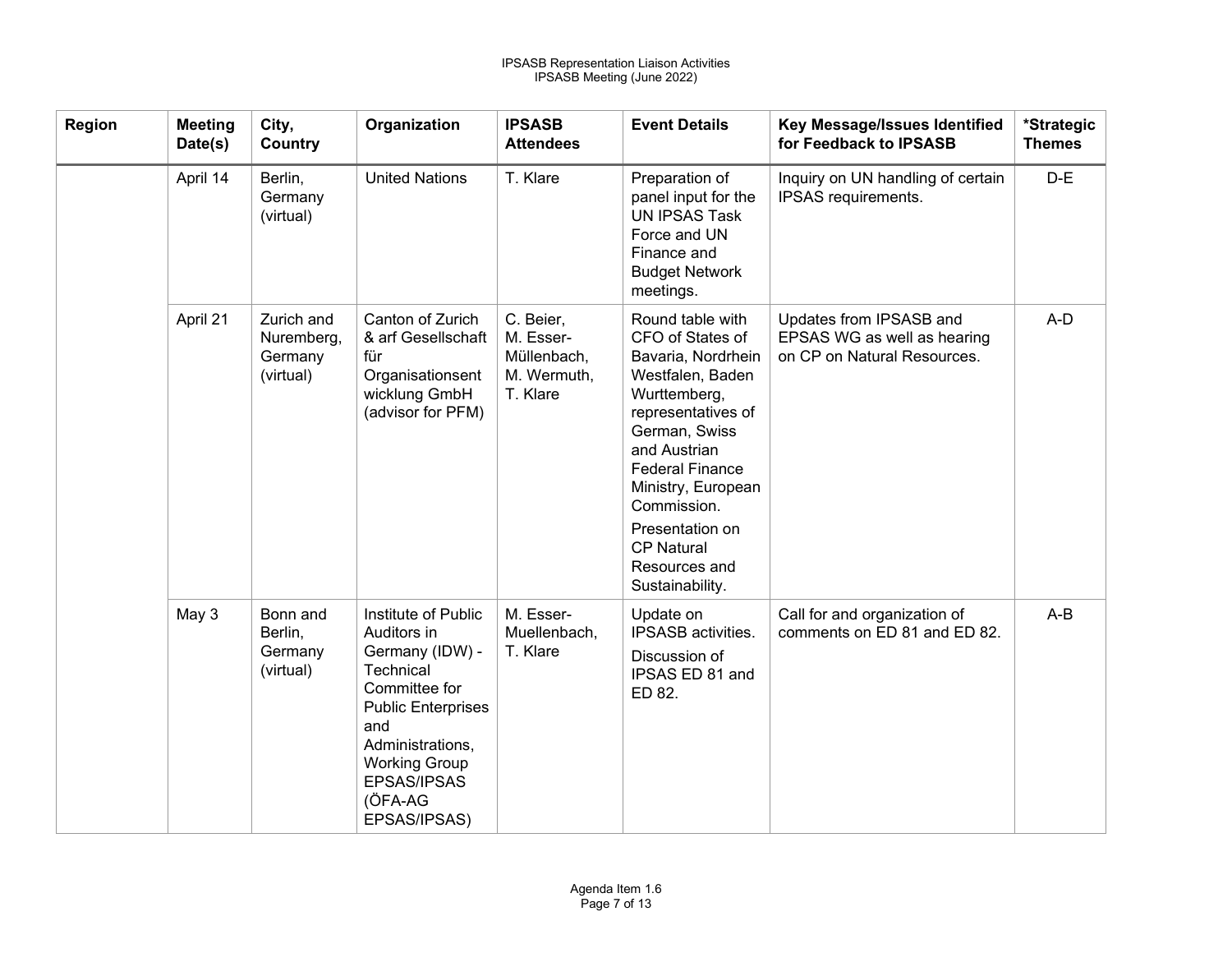| <b>Region</b> | <b>Meeting</b><br>Date(s) | City,<br>Country                            | Organization                                                                     | <b>IPSASB</b><br><b>Attendees</b>     | <b>Event Details</b>                                                                                                          | Key Message/Issues Identified<br>for Feedback to IPSASB                                                                                                                               | *Strategic<br><b>Themes</b> |
|---------------|---------------------------|---------------------------------------------|----------------------------------------------------------------------------------|---------------------------------------|-------------------------------------------------------------------------------------------------------------------------------|---------------------------------------------------------------------------------------------------------------------------------------------------------------------------------------|-----------------------------|
|               | May 3-4                   | Bonn and<br>Berlin,<br>Germany<br>(virtual) | <b>IAASB</b> <sup>xvi</sup>                                                      | M. Esser-<br>Muellenbach,<br>T. Klare | Discussion on<br>Audits of Less<br>Complex Entities.                                                                          | Progressing the new proposed<br>standard of audits of LCE.                                                                                                                            | $D-E$                       |
|               | May 17                    | Luxembourg<br>(virtual)                     | Eurostat                                                                         | I. Carruthers                         | Participation in<br><b>EPSAS Expert</b><br>Group.                                                                             | IPSASB update.                                                                                                                                                                        | $A-C$                       |
|               | May 18                    | Berlin,<br>Germany<br>(virtual)             | <b>United Nations</b><br>Panel of External<br>Auditors                           | M. Esser-<br>Muellenbach,<br>T. Klare | Panel discussion<br>for UN Finance<br>and Budget<br>Network meeting<br>after feedback and<br>circulation of<br>agenda papers. | Revenue recognition under<br>current IPSAS 23 and in the<br>future.                                                                                                                   | $D-E$                       |
|               | May 24                    | Geneva,<br>Switzerland<br>(virtual)         | <b>UN System</b>                                                                 | I. Carruthers                         | Participation in<br>Finance and<br><b>Budget Network.</b>                                                                     | Panel discussion on IPSAS<br>implementation issues.                                                                                                                                   | A, B                        |
|               | <b>May 26</b>             | Vienna,<br>Austria<br>(virtual)             | World Bank,<br><b>PULSAR</b>                                                     | I. Carruthers,<br>R. Smith            | Presentation to<br>PULSAR event on<br>'Pathways to<br>Accrual' e-tool.                                                        | Highlighting key features of<br>Pathways to Accrual model.                                                                                                                            | D                           |
|               | June 1                    | Berne,<br>Switzerland<br>(virtual)          | SRS-CSPCPxvii                                                                    | C. Beier                              | Hearing on ED 82.                                                                                                             | Preparing the Swiss answers to<br>IPSASB.                                                                                                                                             | B                           |
|               | June 9                    | Switzerland                                 | SRS-CSPCP                                                                        | C. Beier,<br>M. Wermuth               | Meeting with the<br>board.                                                                                                    | Several issues concerning the<br>harmonization of the accounting<br>framework between central<br>government and state/municipal<br>level. Alignment with statistical<br>requirements. | A                           |
|               | June 28                   | Switzerland                                 | EFV <sup>xviii</sup> , FDK<br>(Conference of<br>cantonal minister<br>of finance) | C. Beier,<br>M. Wermuth               | Preparation of the<br><b>IPSAS-Newsletter</b><br>for Switzerland.                                                             | Summary of June IPSASB<br>meeting.                                                                                                                                                    | A                           |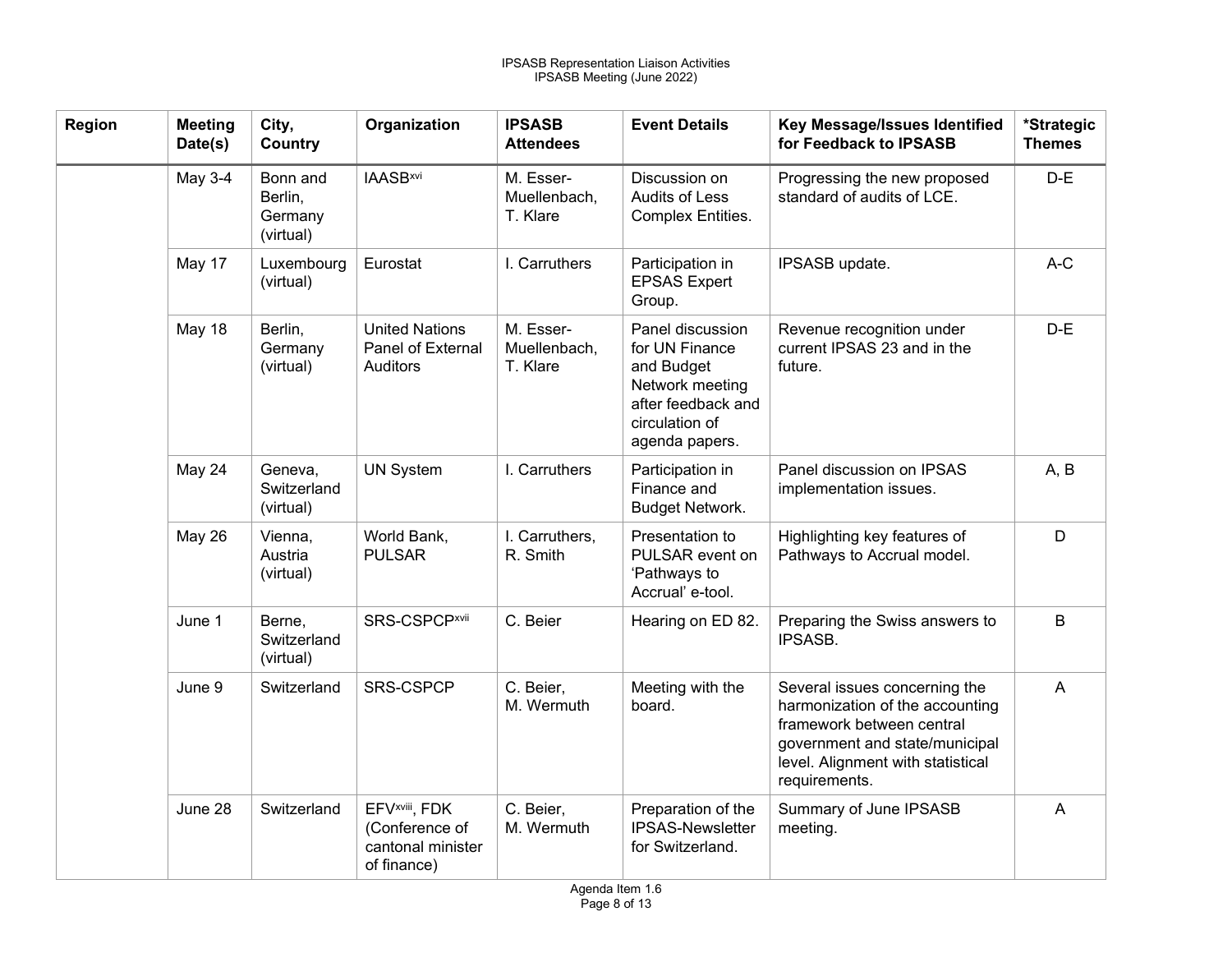| Region                                                                         | <b>Meeting</b><br>Date(s) | City,<br>Country                        | Organization                                                                                                                                                                                | <b>IPSASB</b><br><b>Attendees</b> | <b>Event Details</b>                                                                                                                                                                                 | Key Message/Issues Identified<br>for Feedback to IPSASB                                                                                                                                                                                                   | *Strategic<br><b>Themes</b> |
|--------------------------------------------------------------------------------|---------------------------|-----------------------------------------|---------------------------------------------------------------------------------------------------------------------------------------------------------------------------------------------|-----------------------------------|------------------------------------------------------------------------------------------------------------------------------------------------------------------------------------------------------|-----------------------------------------------------------------------------------------------------------------------------------------------------------------------------------------------------------------------------------------------------------|-----------------------------|
|                                                                                | June 28-<br>29            | Albania<br>(virtual)                    | CIPFA/<br>Slovenian Aid /<br>Center of<br>Excellence in<br>Finance -<br>Conference                                                                                                          | R. Smith                          | Lessons learnt<br>and challenges<br>ahead for property<br>asset<br>management and<br>financial reporting<br>frameworks and<br>practices                                                              |                                                                                                                                                                                                                                                           | $D-E$                       |
|                                                                                | June 30                   | Mannheim,<br>Germany                    | Ernst and Young<br>/ arf Gesellschaft<br>für<br>Organisationsent<br>wicklung GmbH<br>(advisor for PFM)                                                                                      | M. Wermuth,<br>T. Klare           | Update on IPSAS.                                                                                                                                                                                     | Event on international public<br>sector accounting developments.                                                                                                                                                                                          | A-D                         |
| <b>LATIN</b><br><b>AMERICA</b><br><b>AND</b><br><b>THE</b><br><b>CARIBBEAN</b> | April 12                  | Brasília,<br><b>Brazil</b><br>(virtual) | <b>CNM</b> xix                                                                                                                                                                              | P. Varela                         | Panelist at CNM<br><b>Technical Seminar</b><br>to discuss<br>simplified IPSAS<br>needs for<br>municipalities.                                                                                        | Presentation on IPSAS workplan<br>update and discussion on<br>Differential Reporting.                                                                                                                                                                     | D                           |
|                                                                                | April 27-<br>June 30      | Brasília,<br><b>Brazil</b><br>(virtual) | Secretaria do<br><b>Tesouro Nacional</b><br>$-STN$<br>Instituto Rui<br>Barbosa - IRB<br>Associação dos<br>Membros dos<br>Tribunais de<br>Contas do Brasil<br>- ATRICON<br><b>World Bank</b> | P. Varela                         | Giving support, as<br>a coordinator, to<br>provide the event -<br>Training on<br><b>Financial Auditing</b><br>Practices:<br>compliance with<br>IPSAS and<br>National<br>Standards based<br>on IPSAS. | The main objective of the<br>training event is to provide<br>means for the 33 Brazilian courts<br>of accounts to carry out financial<br>audits based on the standards in<br>order to create enforcement<br>mechanisms for their effective<br>application. | D                           |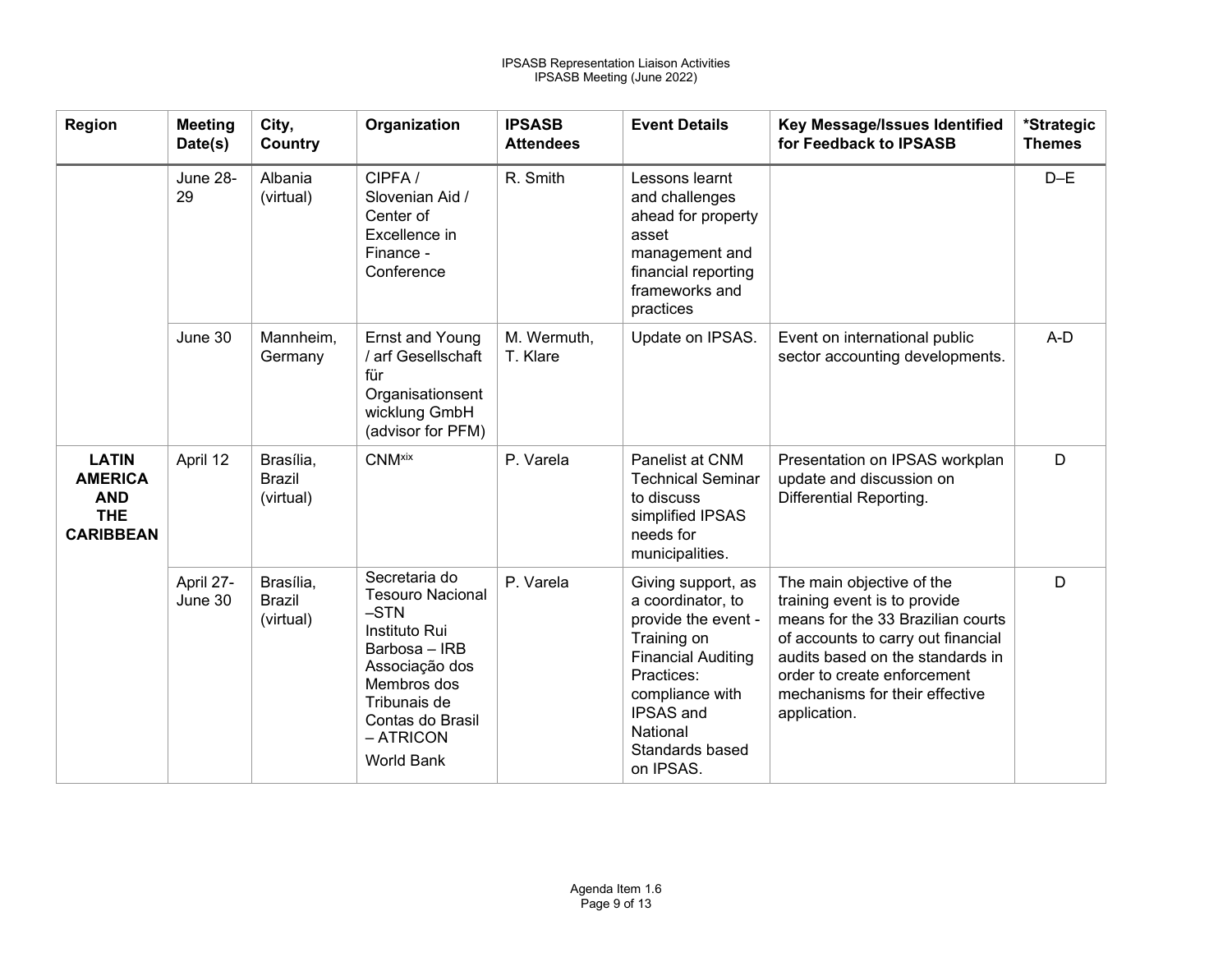| <b>Region</b>                  | <b>Meeting</b><br>Date(s) | City,<br>Country                        | Organization                                         | <b>IPSASB</b><br><b>Attendees</b>       | <b>Event Details</b>                                                                                              | Key Message/Issues Identified<br>for Feedback to IPSASB                                                                                                                                                                | *Strategic<br><b>Themes</b> |
|--------------------------------|---------------------------|-----------------------------------------|------------------------------------------------------|-----------------------------------------|-------------------------------------------------------------------------------------------------------------------|------------------------------------------------------------------------------------------------------------------------------------------------------------------------------------------------------------------------|-----------------------------|
|                                | May 10-<br>13             | Brasília,<br><b>Brazil</b><br>(virtual) | <b>STN</b> <sup>xx</sup>                             | P. Varela                               | Participation in<br>meeting of the<br>technical<br>committee linked<br>to the National<br>Treasury $-$<br>CTCONF. | Technical committee linked to<br>the National Treasury<br>responsible for issuing<br>mandatory standards for public<br>sector entities in all federation<br>levels (municipalities, states and<br>central government). | $\sf B$                     |
|                                | June 30                   | Mexico City,<br>Mexico                  | <b>FOCAL</b> xxi                                     | K. Sanchez                              | Presentation on<br>ED 82, Retirement<br>Benefit Plans.                                                            | To be completed.                                                                                                                                                                                                       | D                           |
| <b>NORTH</b><br><b>AMERICA</b> | April 5<br>and 28         | Toronto,<br>Canada<br>(virtual)         | <b>PSAB</b> xxii                                     | R. Pichard<br>I. Carruthers<br>R. Smith | Attendance at<br>quarterly meeting<br>with PSAB Chair,<br>focus on<br>sustainability.                             | Overview of recent key<br>developments and potential<br>collaboration opportunities.                                                                                                                                   | $\mathsf{C}$                |
|                                | May 2                     | Washington<br>D.C., USA<br>(virtual)    | <b>World Bank</b><br><b>RAMPxxiii</b>                | R. Smith                                | Discuss of the<br>applicability of<br><b>IPSAS</b> for<br>sovereign wealth<br>funds                               | Principles related to the types of<br>entities for which IPSAS have<br>been designed helpful in<br>assessing when entities should<br>apply IPSAS vs. private sector<br>standards.                                      | D                           |
|                                | May 5                     | New York,<br>USA (virtual)              | Emerging<br><b>Markets</b><br>Investors'<br>Alliance | I. Carruthers                           | Presentation<br>during webinar on<br>Sovereign Climate<br>and Nature<br>Reporting.                                | Key proposals in IPSASB CP on<br><b>Advancing Public Sector</b><br>Sustainability Reporting.                                                                                                                           | $\mathsf C$                 |
|                                | <b>May 12</b>             | Toronto,<br>Canada<br>(virtual)         | <b>PSAB</b>                                          | R. Pichard<br>R. Smith                  | Discussion Group,<br>Presentation and<br>discussion on<br>Sustainability CP.                                      | Key proposals in IPSASB CP on<br><b>Advancing Public Sector</b><br>Sustainability Reporting.                                                                                                                           | $\mathsf{C}$                |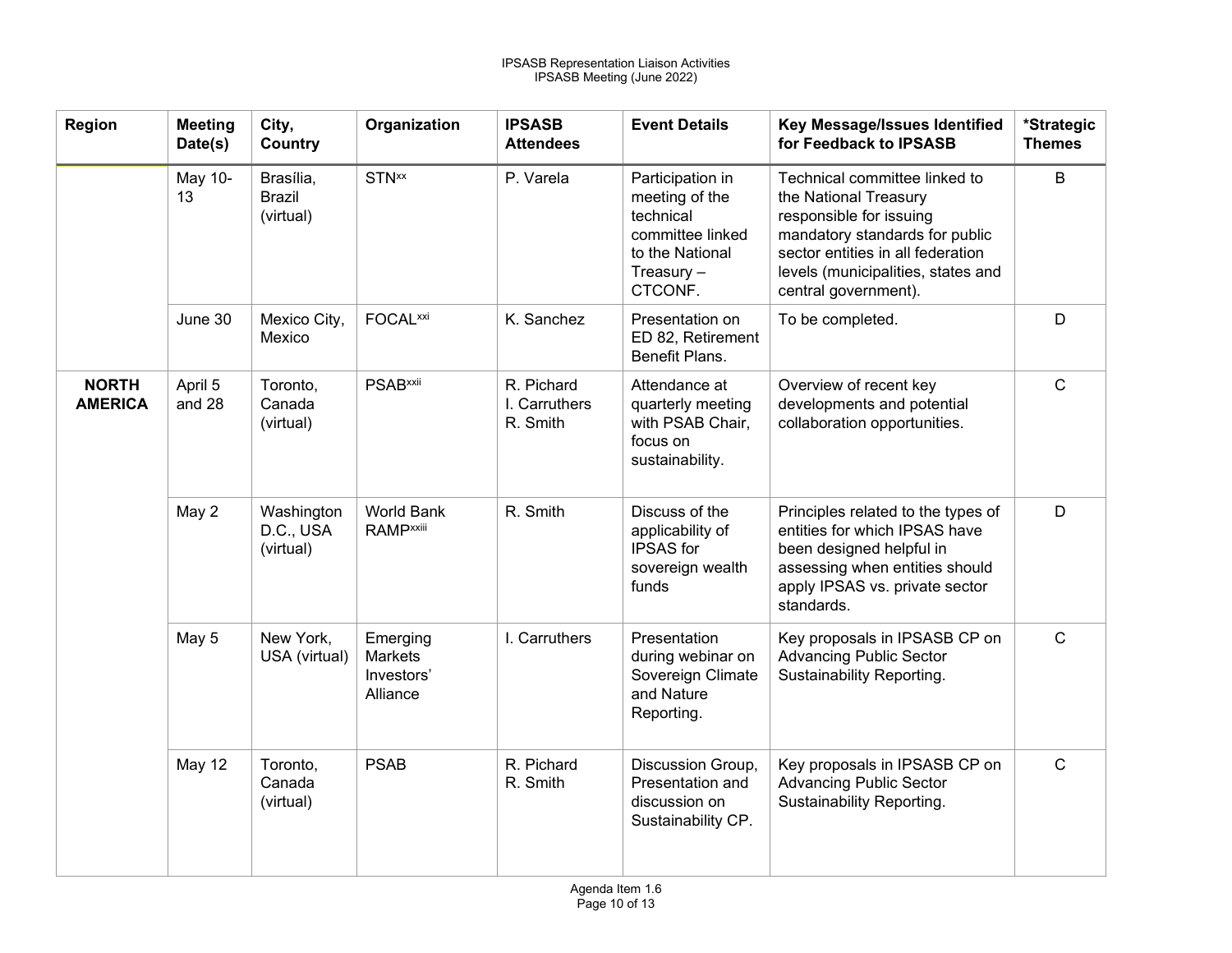| Region | <b>Meeting</b><br>Date(s) | City,<br>Country           | Organization                                                                           | <b>IPSASB</b><br><b>Attendees</b> | <b>Event Details</b>                                                                                                                                                                   | Key Message/Issues Identified<br>for Feedback to IPSASB                                      | *Strategic<br><b>Themes</b> |
|--------|---------------------------|----------------------------|----------------------------------------------------------------------------------------|-----------------------------------|----------------------------------------------------------------------------------------------------------------------------------------------------------------------------------------|----------------------------------------------------------------------------------------------|-----------------------------|
|        | May 12                    | New York,<br>USA (virtual) | <b>NRGIXXIV</b>                                                                        | I. Carruthers<br>R. Smith         | Discussion of the<br>remit of NRGI and<br>their interest in<br><b>Natural Resources</b><br>Accounting /<br>Sustainability                                                              | Introductory meeting to discuss<br>possible opportunities to<br>collaborate.                 | $D-E$                       |
|        | June 1                    | New York,<br>USA (virtual) | <b>IFAC</b> <sup>xxv</sup> Public<br>Policy and<br>Regulatory<br><b>Advisory Group</b> | I. Carruthers                     | Presentation to<br>PPRAG <sup>xxvi</sup> during<br>overview of IFAC's<br>sustainability<br>reporting activities.                                                                       | Key proposals in IPSASB CP on<br><b>Advancing Public Sector</b><br>Sustainability Reporting. | $\mathsf{C}$                |
|        | June 3                    | New York<br><b>USA</b>     | <b>IFAC</b>                                                                            | I. Carruthers                     | Presentation on<br><b>IPSASB</b> updates<br>to the IFAC Board.                                                                                                                         | Overview of key developments<br>since September 2021 and<br>potential future priorities.     | A-E                         |
|        | June 7                    | New York,<br>USA (virtual) | <b>IAASB</b>                                                                           | H.A. Metzger                      | Participation in a<br>reference expert<br>group to assist<br>with the<br>development of<br>standards on<br>Assurance on<br>Sustainability and<br><b>ESG Reporting</b><br>presentation. | Introductory meeting to discuss<br>details.                                                  |                             |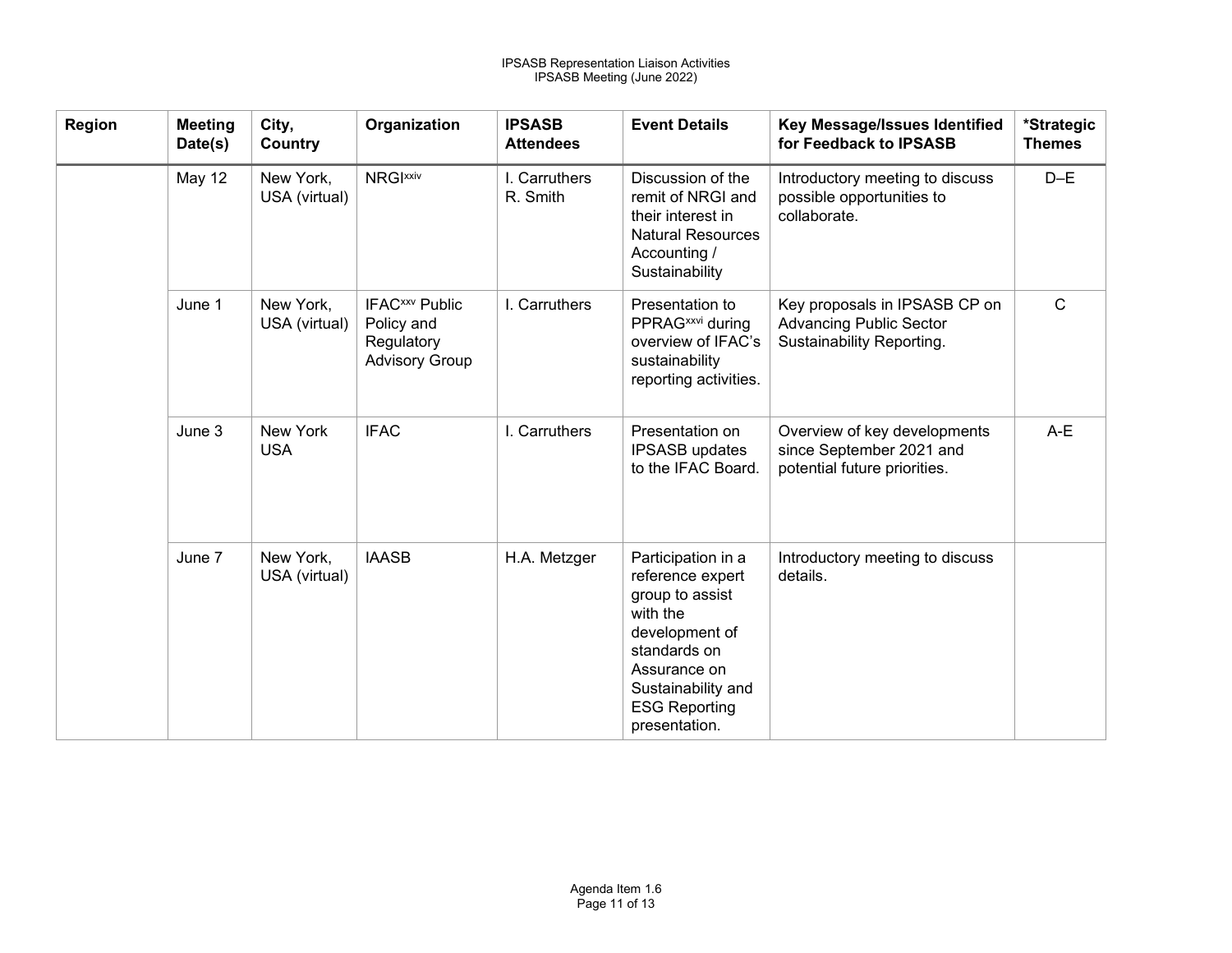<span id="page-11-26"></span><span id="page-11-25"></span><span id="page-11-24"></span><span id="page-11-23"></span><span id="page-11-22"></span><span id="page-11-21"></span><span id="page-11-20"></span><span id="page-11-19"></span><span id="page-11-18"></span><span id="page-11-17"></span><span id="page-11-16"></span><span id="page-11-15"></span><span id="page-11-14"></span><span id="page-11-13"></span><span id="page-11-12"></span><span id="page-11-11"></span><span id="page-11-10"></span><span id="page-11-9"></span><span id="page-11-8"></span><span id="page-11-7"></span><span id="page-11-6"></span><span id="page-11-5"></span><span id="page-11-4"></span><span id="page-11-3"></span><span id="page-11-2"></span><span id="page-11-1"></span><span id="page-11-0"></span>

| <b>Region</b> | <b>Meeting</b><br>Date(s) | City,<br>Country                | Organization                                                                                                                                                 | <b>IPSASB</b><br><b>Attendees</b> | <b>Event Details</b>                                                                                                                                                                     | Key Message/Issues Identified<br>for Feedback to IPSASB                                                                                                 | *Strategic<br><b>Themes</b> |
|---------------|---------------------------|---------------------------------|--------------------------------------------------------------------------------------------------------------------------------------------------------------|-----------------------------------|------------------------------------------------------------------------------------------------------------------------------------------------------------------------------------------|---------------------------------------------------------------------------------------------------------------------------------------------------------|-----------------------------|
|               | June 21                   | New York,<br><b>USA</b>         | <b>IFAC</b>                                                                                                                                                  | A. Al-Mehthil                     | World Bank/IFAC -<br><b>PFM Webinar</b><br>Case Study, Saudi<br>Experience in<br>converting to<br>accrual and<br>adapting<br>accounting<br>standards.                                    | Benefits of converting to accrual.<br>Transparency, manage<br>performance<br>The Journey to accrual is quite<br>long yet benefits outweigh the<br>cost. | D                           |
|               | June 22                   | Toronto,<br>Canada<br>(virtual) | CPA Canada and<br><b>First Nation</b><br>organizations<br>(First Nation<br>Financial<br>Management<br>Board, First<br>Nation Major<br>Projects<br>Coalition) | R. Pichard<br>A. Llambi           | <b>Education session</b><br>on ISSB <sup>xxvii</sup><br><b>Exposure Drafts</b><br>and other<br>sustainability<br>developments,<br>presentation of<br><b>IPSASB</b><br>sustainability CP. | Discuss indigenous perspectives<br>and importance of indigenous<br>input into sustainability<br>standards.                                              | $\mathsf{C}$                |
|               | June 28                   | Toronto,<br>Canada<br>(virtual) | <b>PSAB</b>                                                                                                                                                  | R. Pichard                        | Attendance and<br>participation at<br>PSAB meeting.                                                                                                                                      | To engage in discussions on<br>topics related to international<br>standards.                                                                            | $\mathsf{C}$                |

#### **\*IPSASB Strategic Themes**

| Theme A | Setting standards on public sector specific issues                  |
|---------|---------------------------------------------------------------------|
| Theme B | Maintaining IFRS alignment                                          |
| Theme C | Developing quidance to meet user' broader financial reporting needs |
| Theme D | Promoting IPSAS adoption and implementation                         |
| Theme E | Advocating the benefits of accrual in strengthening PFM             |